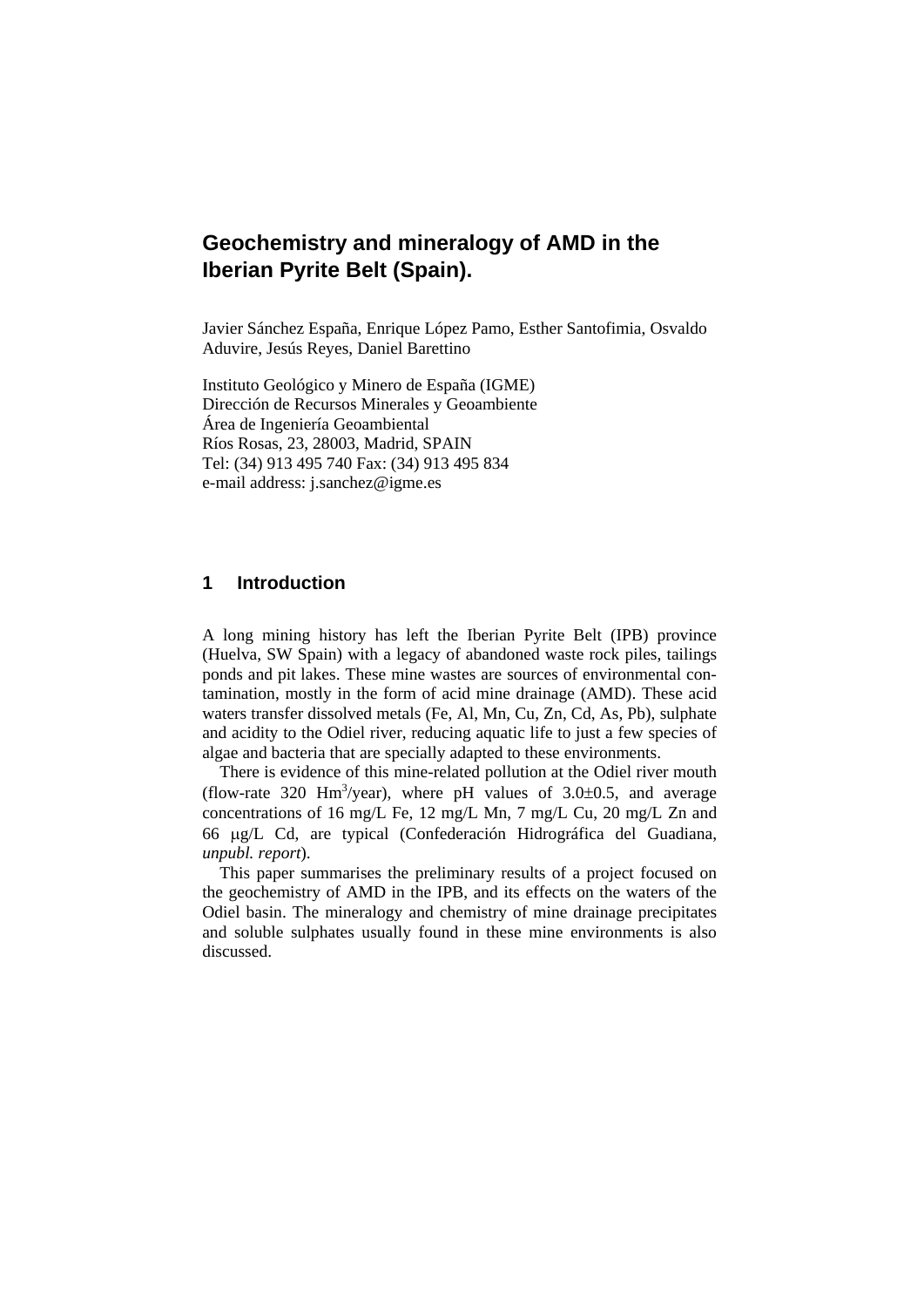Javier Sánchez España, Enrique López Pamo, Esther Santofimia, Osvaldo Aduvire, Jesús Reyes, Daniel Barettino

## **2 Geology**

The Odiel fluvial system drains an area of  $2,300 \text{ km}^2$  in the province of Huelva, from Sierra de Aracena in the North, to the Huelva estuary in the South, recieving most of the acid mine waters from the IPB mines (Fig. 1).

The IPB comprises more than 80 mines, including historical deposits like Río Tinto, Tharsis, La Zarza, Sotiel, Aznalcóllar, Aljustrel, Loussal and Neves-Corvo. It still hosts 1,700 Mt of sulphides, including 35 Mt Zn, 14.6 Mt Cu, and 13 Mt Pb (Leistel et al., 1998). This mining has resulted in a total volume of 158 Hm<sup>3</sup> of mine wastes (IGME, *unpubl. report*).

Ore mineralogy is dominated by fine-grained (framboidal, colloform), brecciated pyrite, in addition to sphalerite, chalcopyrite and galena, whereas gangue minerals include abundant silicates (quartz, chlorite, sericite), and minor carbonate and barite (Sánchez España, 2000). The practical absence of carbonates to neutralize the acidity released by pyrite oxidation favours the subsequent formation of AMD.



Fig. 1. Location of the Odiel river basin and the most important IPB mines.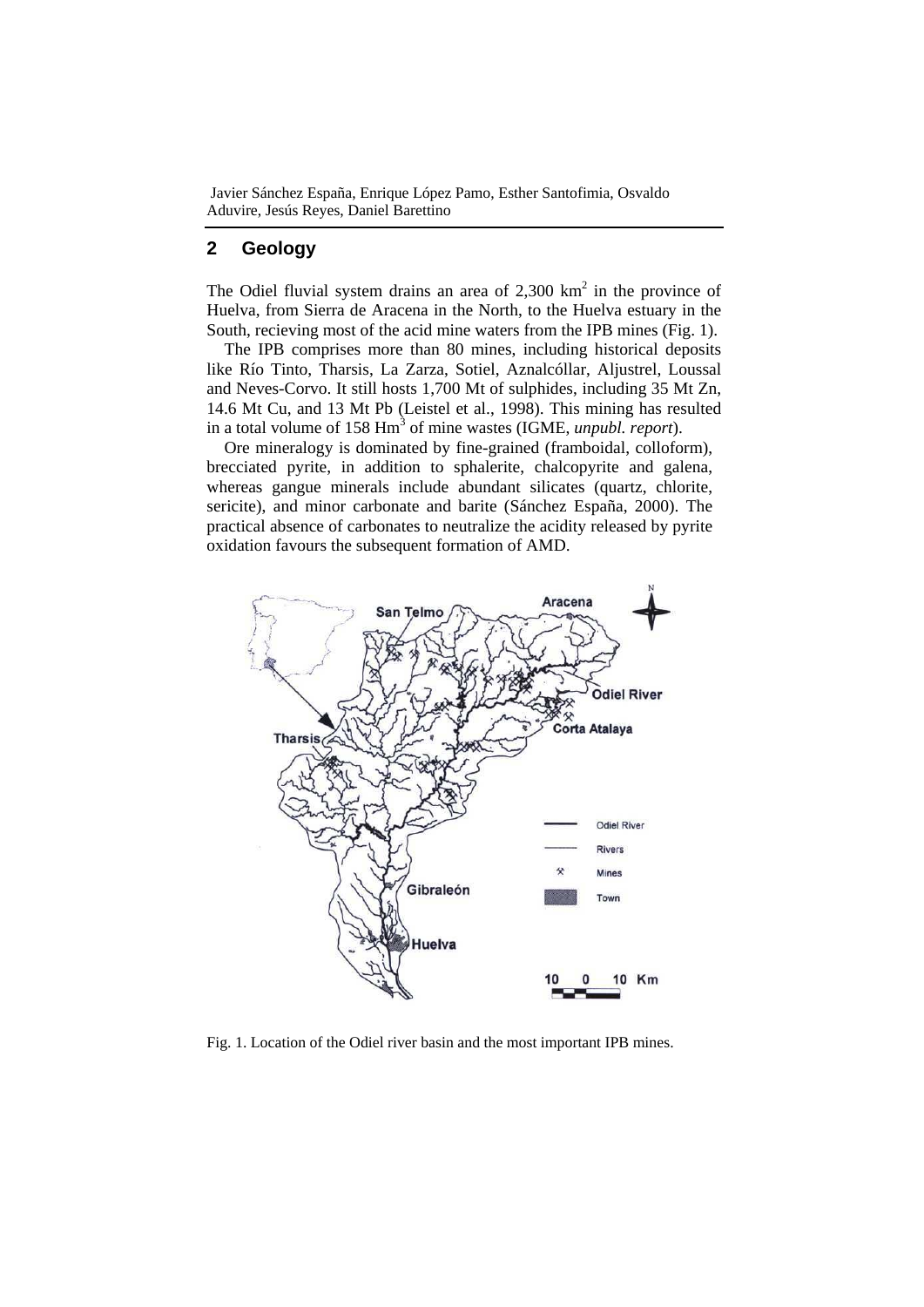#### **3 Methodology**

Field work included detailed identification of the different AMD discharges, *in situ* measurement of pH, Eh, temperature (T), dissolved oxygen (DO), electrical conductivity (EC), and flow rate, as well as sampling of AMD and stream waters, sediments and precipitates. The parameters pH, Eh, DO and EC were measured with portable HANNA instruments calibrated against supplied calibration standards. Most AMD discharges have been sampled and analyzed several times through the period 2003-2004, in order to study seasonal variations in chemistry and flow rate.

Water samples for chemical analyses were filtered with 0.45 μm cellulose acetate membrane filters, stored in 125-polyethylene bottles, acidified with  $HNO<sub>3</sub>$ , and cooled during transport.

Consistent solid samples (ferric crusts, sulphate salts) were directly stored in 125 ml-polyethylene bottles. Ochreous, water-saturated, colloidal precipitates were taken with 60 ml-shringe and/or by filtering large volumes of acid water with suction kits.

All chemical compounds have been analyzed in the laboratory, except acidity and  $\text{Fe}^{2+}/\text{Fe}^{3+}$  concentration, which were calculated *in situ* by colorimetric, titration-based tests using HACH Instruments.

Water samples have been analyzed by AAS (Na, K, Mg, Ca and Fe), and ICP-MS (major and trace metals, Si and Cl). Sulphate was gravimetrically measured as BaSO4.

Solid samples were analyzed by XRF for the elements Si, Al, Fe, Ca, Ti, Mn, K, Mg and P, a LECO elemental analyzer was used for total S, and ICP-MS or AAS for other major and trace metals. Also, these minerals have been mineralogically characterized by powder XRD.

#### **4 Characterization of AMD**

By May-2004, 62 AMD discharges from 25 different mines of the IPB had been studied. Acid mine waters comprise leachates from waste rock piles (50%), tailings impoundments seepages (10%), and outflows from mine adits (30%), mine holes (7%), and pit lakes (3%). These mine sites include some of the largest mine districts in the IPB (Río Tinto, Tharsis, La Zarza, San Telmo, Sotiel-Almagrera) and many others which, together, represent virtually the entire volume of the AMD discharged to the Odiel river.

Both water volume and chemical composition of AMD are very variable, either seasonally or among different deposits, with the most important AMD discharges coming from the largest deposits.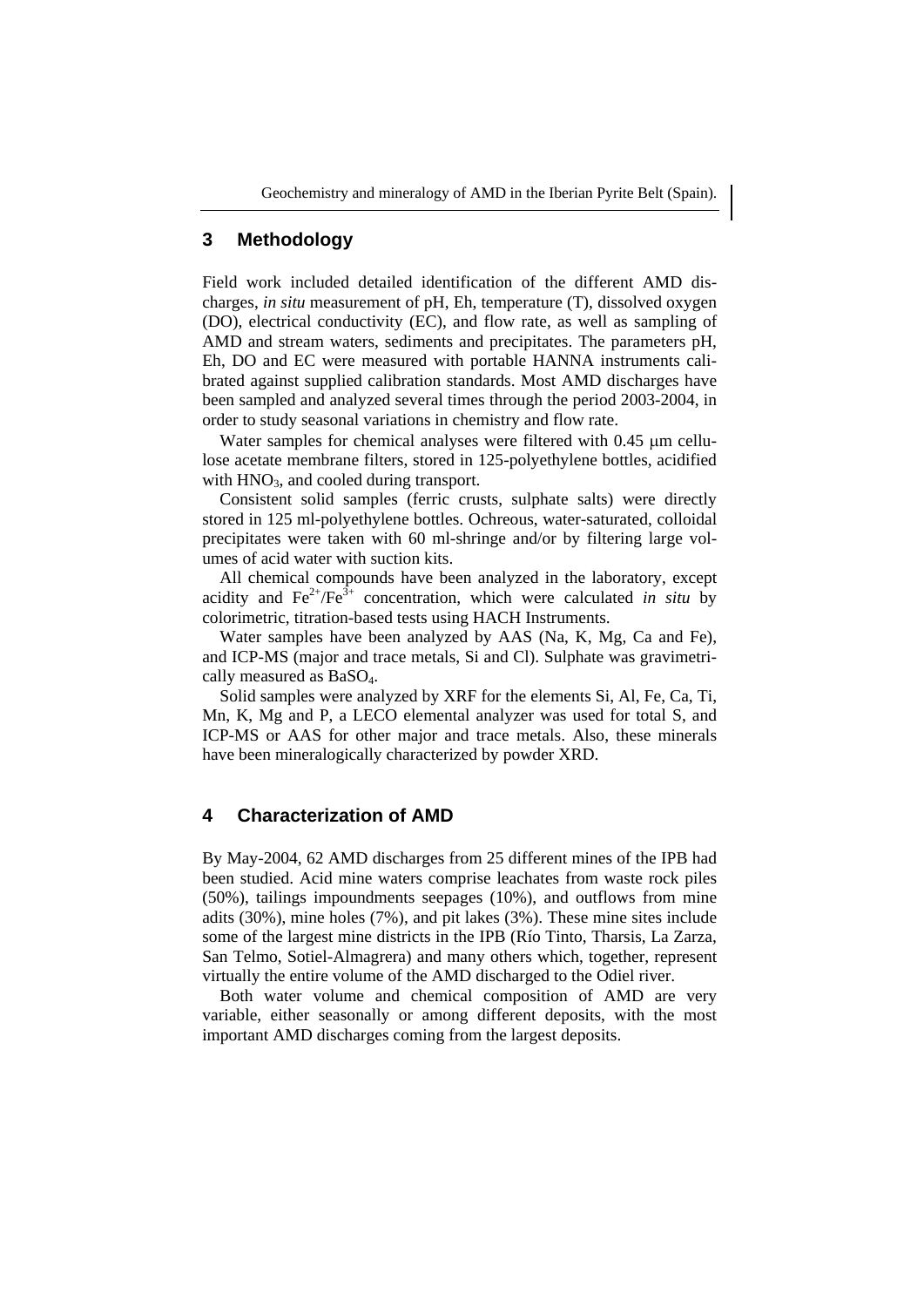Based on field evidence, three main hydrogeochemical facies of AMD can be recognized in the area, namely: (1) *ferrous* (pH=1.4-4.0, Eh=400- 640 mV,  $DO~0.30\%$  sat.,  $Fe^{2+}/Fe_{r}~0.5-1$ , green-coloured), (2) *ferric* (pH=2.5-3.5, Eh=640-800 mV, DO=50-100% sat.,  $Fe^{2+}/Fe$ <sub>1</sub>-0.1-0.5, yellow to reddish-coloured), and (3) *aluminous* (pH=4.0-5.7, Eh≤500 mV, DO~100% sat.,  $Fe^{3+}$ ~0 mg/L, white-coloured).

This distinction is only valid at the source points (mine adits, waste pile seepage), as iron oxidation and hydrolysis at pH∼2.5-3 is very fast and therefore provokes the transition from ferrous/anoxic to ferric/suboxic and, in some cases, aluminous/oxygen-saturated facies, within a few kilometres of the discharge point.

# **5 Chemistry**

The mine water chemistry of these discharges includes cases with extreme concentrations of dissolved sulphate (up to 44 g/L) and metals (up to 7.7 g/L Fe, 2.6 g/L Al, 1.4 g/L Zn, 435 mg/L Cu and 440 mg/L Mn). Trace metals are also significantly enriched (maximum values of 17 mg/L As, 8 mg/L Cd, 48 mg/L Co, 17 mg/L Ni, 725 μg/L Pb). Other elements like U and Th (peak values of 1,100 and 400 μg/L, respectively) are also evident in unusually high concentrations.



Fig. 2. Ficklin diagram for AMD compositions of the IPB province. Shaded area encloses world-wide AMD of diverse deposit types (from Plumlee et al., 1999).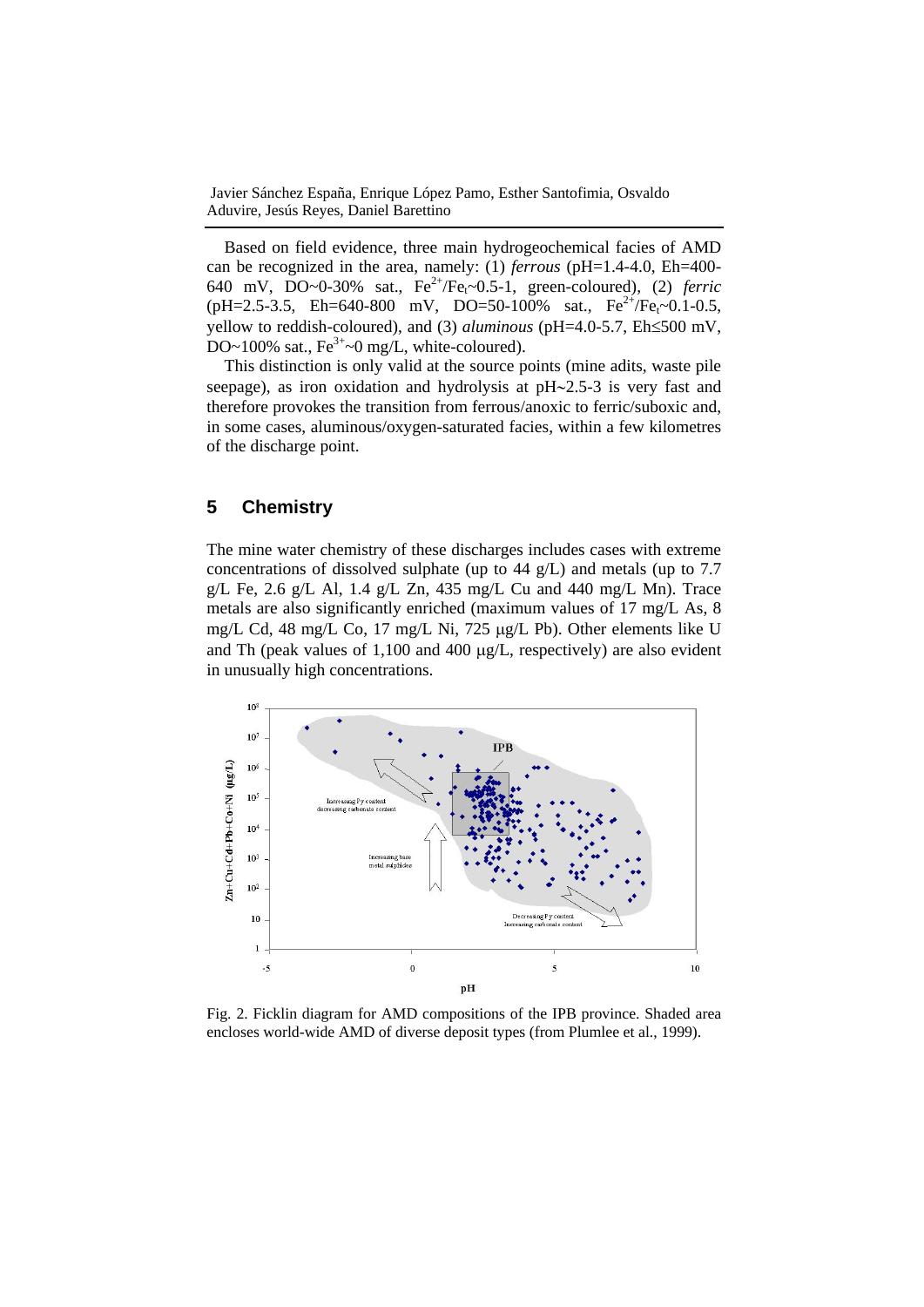These metal concentrations are among the highest of those reported for world-wide AMD of diverse deposit types (Fig. 2), and suggests significant pyrite oxidation and dissolution, as well as oxidative dissolution of other sulphides (chalcopirite, sphalerite, galena, arsenopyrite). Additionally, the maximum concentrations of Ca  $(529 \text{ mg/L})$ , Na  $(206 \text{ g})$ mg/L), K (36 mg/L), Mg (2.9 g/L), and Cl (0.6 g/L) found in the AMD, suggest the dissolution of the abundant aluminosilicates (K-feldspar, albite, sericite, chlorite) present in the oxidising mine wastes.

Metal concentrations, however, decrease gradually downstream from the source points due to: (1) dilution by unaffected stream waters that also increase pH values, and (2) subsequent precipitation of Fe and Al-phases at pH values around 2.5-3.0 and 4.0-4.5, respectively.

#### **5.1 Redox chemistry**

Field Eh data are strongly correlated with the  $Fe^{2+}/Fe^{3+}$  ratio, and provide relevant information about the redox chemistry of AMD and the oxidation rate of ferrous to ferric iron. In fact, the variation of Eh with the  $Fe^{2+}/Fe^{3+}$ ratio is well adjusted to a sigmoidal, Nernst-type curve which allows a quantitative estimation of the ferrous to ferric iron ratio of the acid mine waters (Fig. 3).



Fig. 3. Relation between Eh and oxidation state of iron  $(Fe^{2+}/Fe_{t} \text{ ratio})$ , with distinction between the fields of *ferrous* and *ferric* types of AMD in the Odiel river basin, Spain.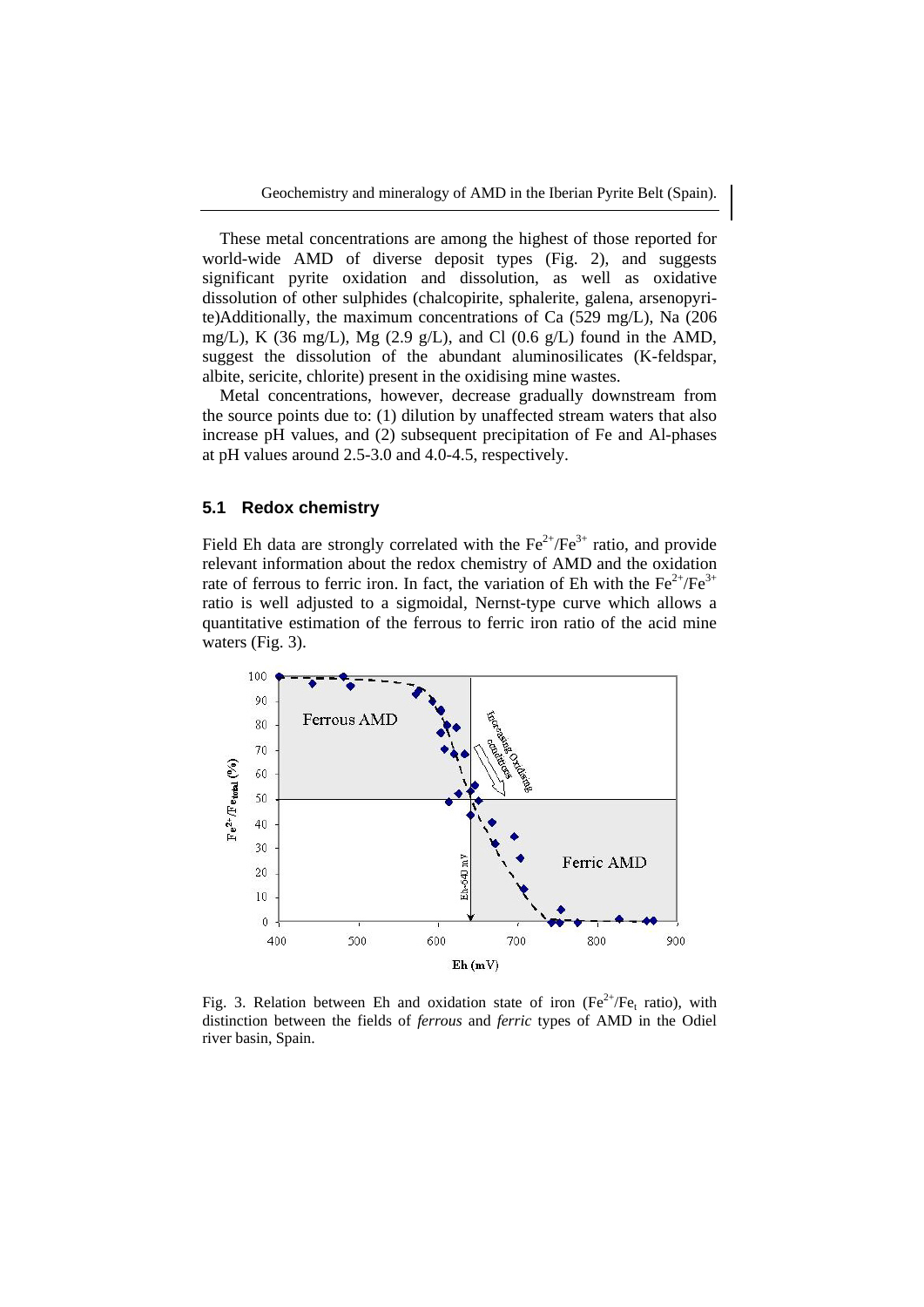Javier Sánchez España, Enrique López Pamo, Esther Santofimia, Osvaldo Aduvire, Jesús Reyes, Daniel Barettino

#### **5.2 Acidity**

Acidity is very variable, with a range of  $1,000-30,000$  mg/L CaCO<sub>3</sub> eq. among the different mine effluents. It is strongly positively correlated with total iron and aluminium concentrations  $(r=0.95, p<0.01)$ . In fact, titration curves are clearly marked by two sharp slope breaks at pH~2.7 and 4.0 (Fig. 4), which indicate hydrolysis of dissolved  $Fe^{3+}$  and  $Al^{3+}$  ionic species.

Additionally, Fe<sup>2+</sup> hydrolysis causes slope breaks at pH~6.5-7.0 in the ferrous samples that were not oxidized with  $H_2O_2$  before titration, although this process has rarely been observed in the field.

Thus, it is concluded that iron and aluminium act as chemical buffers, stabilizing the acid solutions at pH values around 2.7 and 4.5.



Fig. 4. Titration curve for AMD sample 938-51 (Cueva de la Mora mine).

## **6 Mineralogy**

A number of mineral phases, including hydroxides, oxyhydroxides, oxyhydroxysulphates and soluble hydrated sulphates, form as natural products of pyrite weathering and Fe oxidation/hydrolysis. The formation of these minerals is favoured by processes such as (1) pH increase when AMD solutions mix with stream waters, (2) oversaturation in the parent solutions due to extreme sulphate and metal concentrations, or (3) capillarity and evaporation of AMD in saturated soils during the summer season.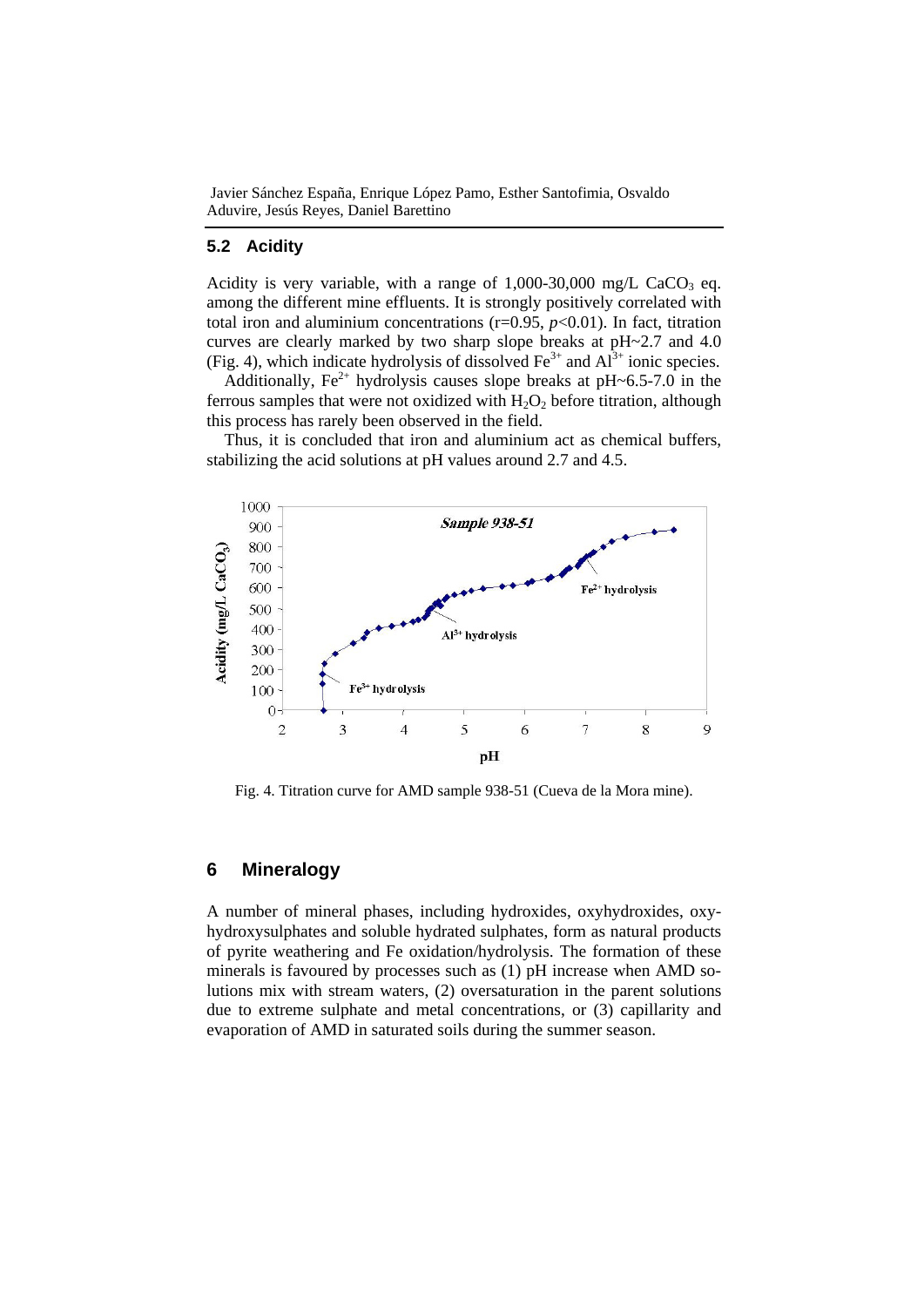#### **6.1 Hydroxides/oxyhydroxides/oxyhydroxysulphates**

The minerals formed in mine sites and affected streams mainly consist of schwertmannite, with variable amounts of jarosite and/or goethite.

Although schwertmannite is poorly crystallized, it is possible to recognize characteristic reflections in the XRD patterns (Fig. 5). These diffractometric results, coupled with pe-pH data of parent acid solutions (Fig. 6), and chemical composition of these precipitates ( $(Fe/S)_{molar} = 5.3$ ), are conclusive evidence for schwertmannite identification.



Fig. 5. XRD pattern of a schwertmannite sample from Corta Atalaya (Río Tinto). The d-spacing of characteristic peaks (in Å) is also indicated.

Additionally, 2 line-ferrihydrite and an Al-bearing amorphous phase, have been identified in samples collected in the Odiel river (pH~7;  $(Fe/S)_{molar}$ =12.1). Two artificially obtained samples after titration of AMD are composed of a mixture of schwertmannite and an XRD-amorphous, white-coloured, Al-phase probably consisting of basaluminite.

Average compositions of the analyzed ferric precipitates include significant trace metal contents (24-13,000 ppm As, 80-4,800 ppm Cu, 5- 6,230 ppm Zn, 4-1,100 ppm Pb, 4-274 ppm Co, 4-452 ppm Ni, 1-31 ppm Cd), indicating co-precipitation and/or adsorption of these metals onto the schwertmannite, ferrihydrite and jarosite mineral surfaces.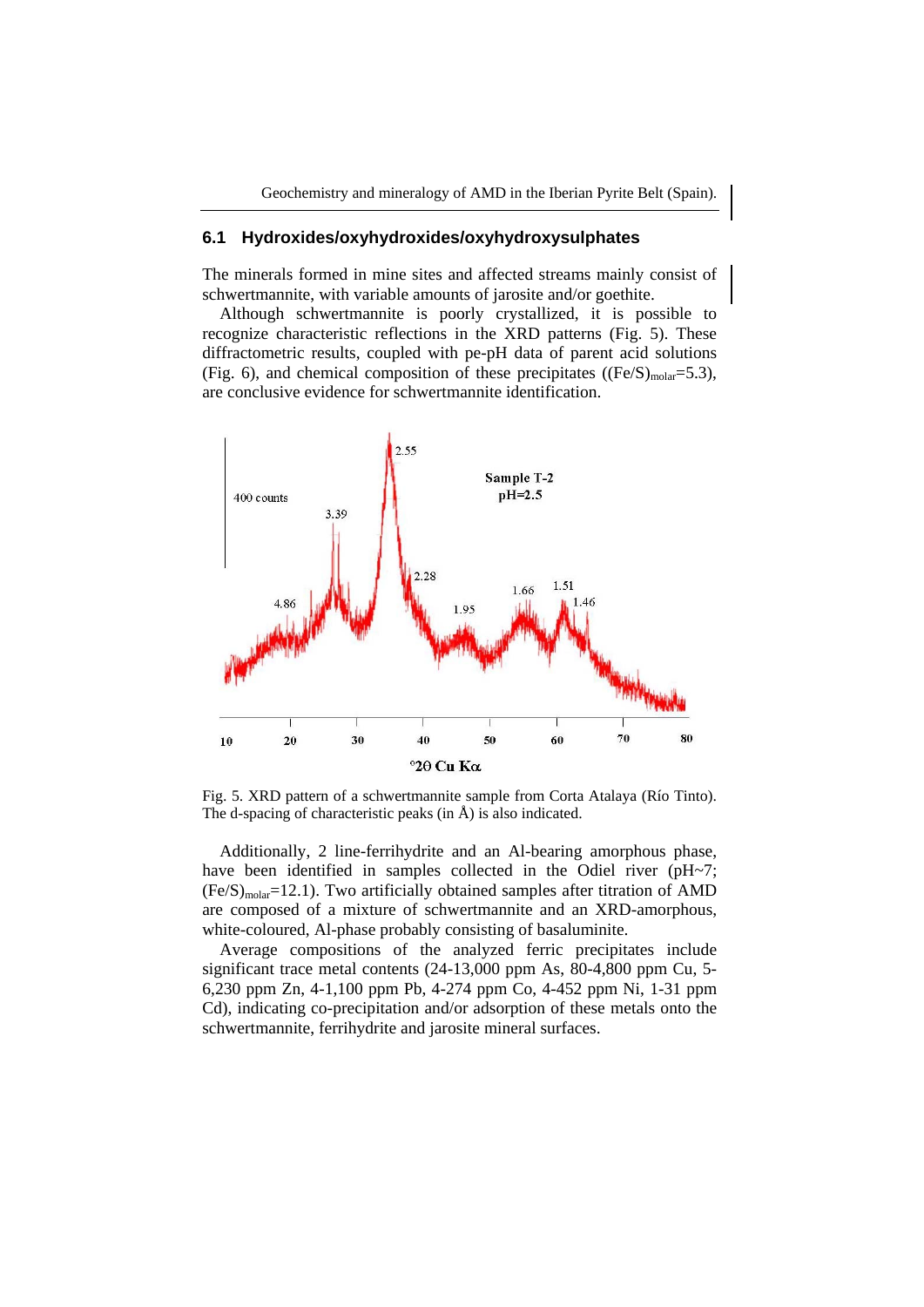



Fig. 6. pe-pH plot for AMD-related phases in the IPB (stability fields for mineral phases adapted from Bigham et al., 1996).

#### *6.1.1 Solubility of Fe- and Al-phases*

The reported chemical and mineralogical results agree with performed solubility calculations of mineral phases. These calculations have been made with the PHREEQC 2.0 geochemical code (Parkhurst and Appelo, 199 $\theta$ ) the geochemical conditions normally found in the ferric-type AMD systems, schwertmannite, jarosite, goethite and hematite are always supersaturated (SI $>0$ ) in the acid solutions.

On the other hand, ferrihydrite and some amorphous to poorly crystalline Al-phases (basaluminite, jurbanite, alunite, gibbsite) are always undersaturated (SI<0), usually being dissolved under these conditions.

This is well illustrated in Fig. 7, where the solubility evolution of these minerals is plotted along a km-scale profile of an AMD-system.

These solubility calculations, as well as kinetic considerations, suggest that schwertmannite controls  $Fe<sup>3+</sup>$  solubility in the AMD solutions under  $pH \sim 2-3.5$ , whereas  $Al^{3+}$  solubility would be mainly controlled by amorphous Al-phases like basaluminite at the pH range of 4-5.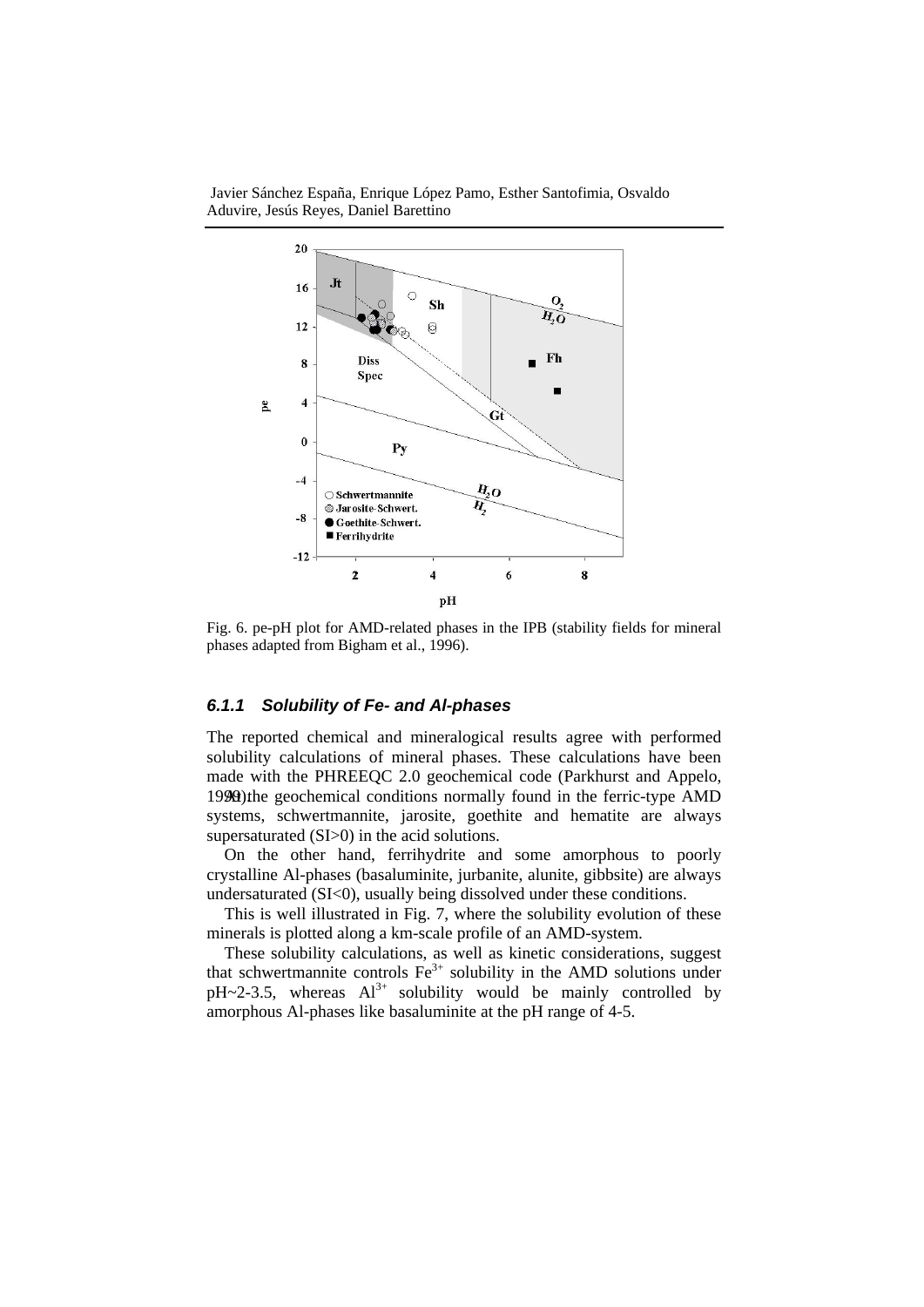

Fig. 7. Evolution of the saturation index (SI) of ferric and aluminous minerals along the course of an AMD-polluted, acid fluvial system in Corta Atalaya.

#### **6.2. Soluble Sulphates**

Efflorescent sulphate salts are ubiquitous around waste piles and ore dumps during the dry season. These minerals commonly consist of mixtures of Mg-Fe-Al hydrated sulphates such as epsomite, hexahydrite, pickeringite, szomolnokite, rozenite, halotrichite, copiapite, and alunogen. Gypsum is also frequent in mine adits and waste piles.

Base metal concentrations of the analyzed sulphates (average values of 2,800 ppm Cu and 9,000 ppm Zn) are significantly higher than those of schwertmannite (810 ppm Cu and 750 ppm Zn on average). On the other hand, As contents of sulphates are very low in comparison with those of schwertmannite (195 ppm and 1,700 ppm, respectively), whereas Co, Ni and Cd show average values of 240, 155 and 30 ppm, respectively.

#### **7 Conclusions**

The study of acid mine drainage in the Iberian Pyrite Belt provide an exceptional example of the environmental impact that uncontrolled extensive mining can inflict on a fluvial system.